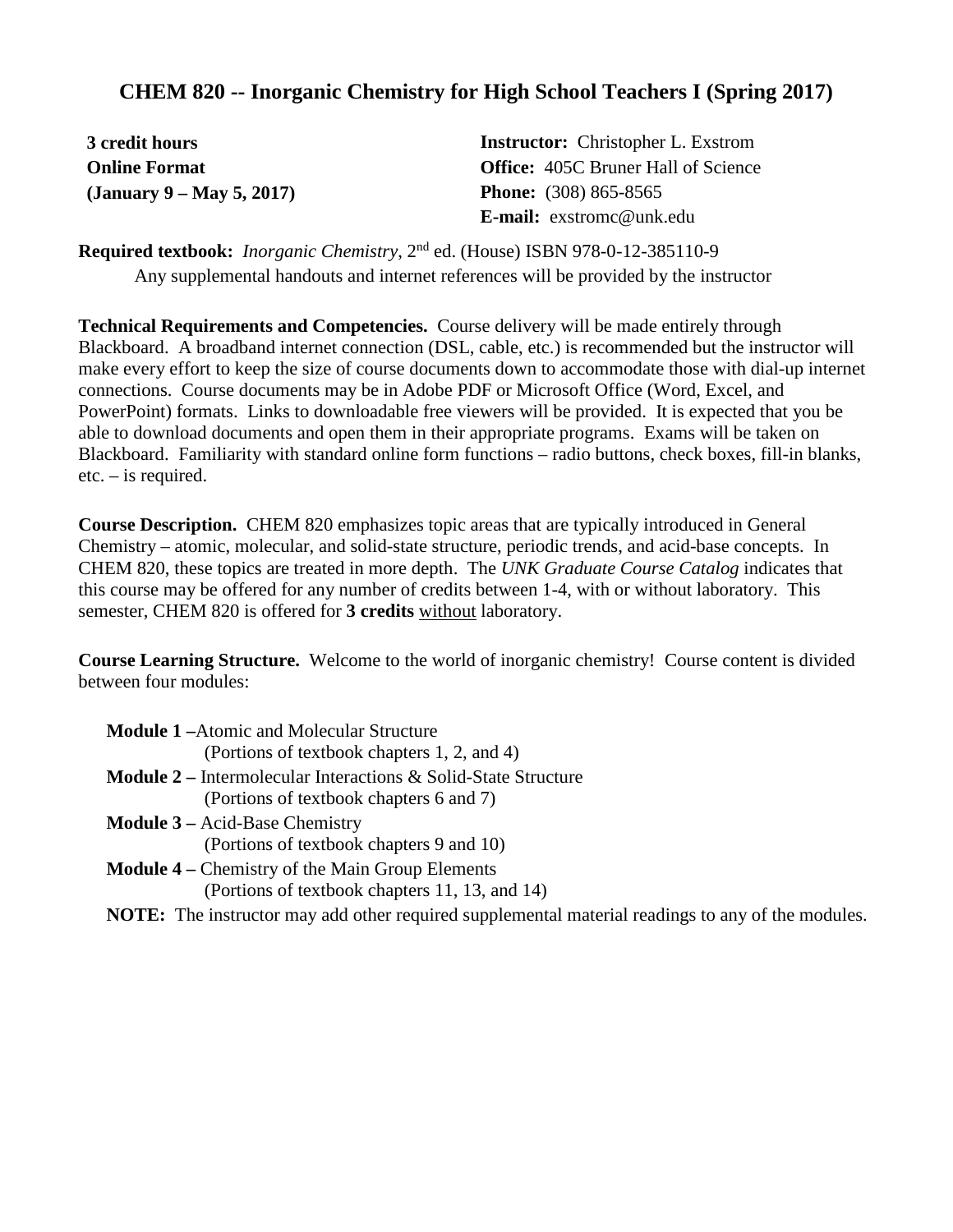Within each module, the following types of assignments must be completed:

**Readings –** from the textbook, instructor-generated supplemental handouts, and internet resources

**Homework Problems –** from end-of-chapter textbook problems and/or instructor-generated handouts

Your grade will be based on the number of accumulated points as a percentage of the total possible number of points according to the distribution given below:

#### **GRADING DISTRIBUTION\***

| Exams $(4)$         | 50% (12.5% each) |
|---------------------|------------------|
| Graded Homework (4) | 25% (6.25% each) |
| Term Project        | 25%              |

**Exams.** Four examinations of 60- to 90-minute lengths will be given. These may consist of a variety of question formats (multiple choice, multiple answer, matching, short answer, essay, problem solving). Each exam will cover one module. There will be no cumulative "final" exam.

**Homework.** There will be one homework assignment per module. Assigned questions may come from the textbook end-of-chapter problems and/or be generated by the instructor.

**Term Project.** This focuses on the incorporation of higher-level science or math material into one of the courses you teach. The project features three discussion board assignments that explore the idea of adjusting language (jargon) and making judicious assumptions in making this higher-level material more accessible to students. A complete description of the project is given in the last three pages of this syllabus.

**Grading Scale.** The following weighted percentage point scale will be the initial starting point: A (92.50-100), A- (90.00-92.49), B+ (87.50-89.99), B (82.50-87.49), B- (80.00-82.49), C+ (77.50-77.99), C (72.50-77.49), C- (70.00-72.49), D+ (67.50-69.99), D (62.50-67.49), D- (60.00-62.49), F (below 60.00). This scale may be moved downward at the instructor's discretion. After the 2<sup>nd</sup> and 3<sup>rd</sup> exams, grading scale adjustments and individual course grade estimates will be posted on Blackboard.

**DEADLINES.** A table of deadlines for all assignments and exams is given on the last page of this syllabus. *To keep the class flowing smoothly, these deadlines will be strictly adhered to.* The following penalties will be applied to late work:

Up to 24 hours late 25% of possible points (or zero score for discussion board response) Between 24-48 hours late 50% of possible points (or zero score for discussion board response) Over 48 hours late Zero score

(**NOTE:** These late times apply to business days only. Business days are defined as Monday-Friday except the following – January 16 (Martin Luther King Day).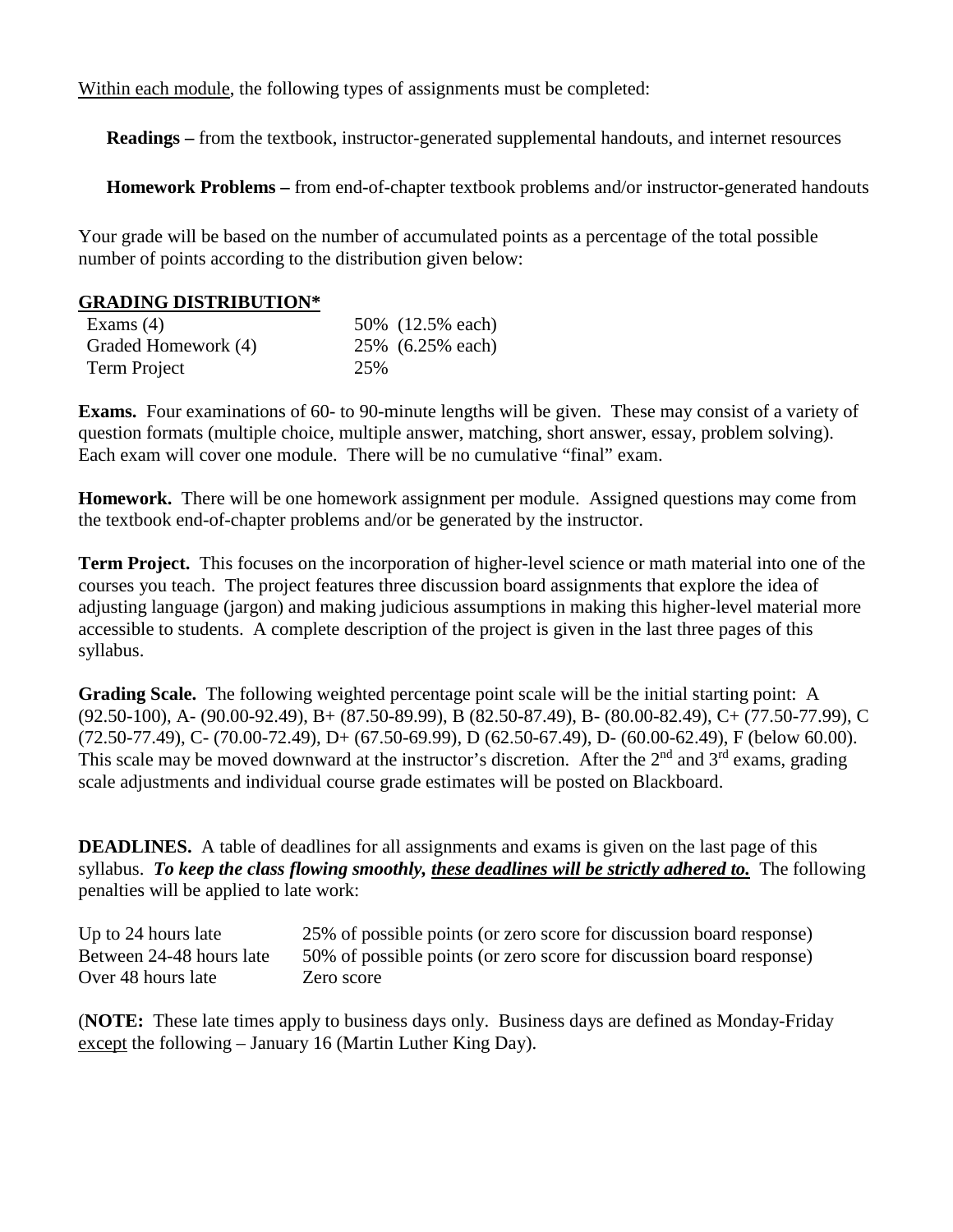| <b>Topic Area</b>                                              | <b>Textbook Coverage</b>                                                                                                               | <b>Broad Objectives</b>                                                                                                                                                                                                                                                                                                                                                                             |
|----------------------------------------------------------------|----------------------------------------------------------------------------------------------------------------------------------------|-----------------------------------------------------------------------------------------------------------------------------------------------------------------------------------------------------------------------------------------------------------------------------------------------------------------------------------------------------------------------------------------------------|
| Module 1: Atomic<br>Structure                                  | Chapter 1<br>(sections 1.1 through 1.5)<br>Chapter 2<br>(sections 2.2, 2.4, 2.5)                                                       | • Apply principles of the Bohr atomic model<br>• Understand quantum numbers and their relationships to<br>electronic orbitals<br>• Understand electronic pairing energy, shielding, and their<br>effects on how electronic fill atomic orbitals<br>• Understand periodic trends in atomic size, ionization energy,                                                                                  |
| <b>Module 1:</b><br>Molecular Structure                        | Chapter 4<br>(sections 4.1, 4.2, 4.4, 4.6)                                                                                             | electron affinity<br>• Apply Valence Shell Electron Pair Repulsion (VSEPR)<br>theory to construct Lewis models of molecular structure and<br>predict molecular geometries<br>• Understand formal charges, resonance, sigma and pi bonding<br>• Understand the relationship between bond energies and<br>molecular structure stability                                                               |
| <b>Module 2:</b><br>Intermolecular<br>Interactions             | Chapter 6<br>(sections $6.1$ through $6.4$ , $6.6$ )                                                                                   | • Derive bond and molecular polarity properties from Lewis<br>structure and electronegativity<br>• Understand London (dispersion), dipole-dipole, and<br>hydrogen bonding intermolecular forces and their effects on<br>physical properties<br>• Understand structural and electronic effects on hydrogen<br>bonding strength                                                                       |
| Module 2: Solid-<br>state Structure                            | Chapter 7<br>(sections 7.1 through 7.9)                                                                                                | • Understand the energetics of crystal formation and the ion-<br>ion interactions within crystals<br>• For certain example crystal structures, understand the<br>relationships between unit cell type, particle packing and ion<br>stoichiometry<br>• Understand principles that determine the degree of solubility<br>for ionic compounds<br>• Understand the fundamental types of crystal defects |
| Module 3: Acid-<br><b>Base Chemistry</b>                       | Chapter 9<br>(sections 9.1 through 9.6, 9.8,<br>9.8.1, 9.8.3, 9.8.5<br>Chapter 10 (entire chapter)                                     | • Understand and apply Arrhenius, Bronsted-Lowry, Lewis,<br>and Solvent-System acid-base definitions<br>• Understand and apply Hard-Soft Acid-Base (HSAB) theory<br>• Understand superacid chemistry<br>• Understand chemistry that occurs in certain non-aqueous<br>solvents                                                                                                                       |
| <b>Module 4:</b><br>Chemistry of the<br>Main Group<br>Elements | Chapter 11<br>(sections 11.1, 11.2, 11.3,<br>11.5, 11.9<br>Chapter 13<br>(sections 13.1, 13.3)<br>Chapter 14<br>$\left($ section 14.2) | • Understand the fundamental chemical reactions that occur<br>for Group 1 & 2 metals, aluminum & beryllium, transition<br>metals, hydrogen, oxygen, and nitrogen                                                                                                                                                                                                                                    |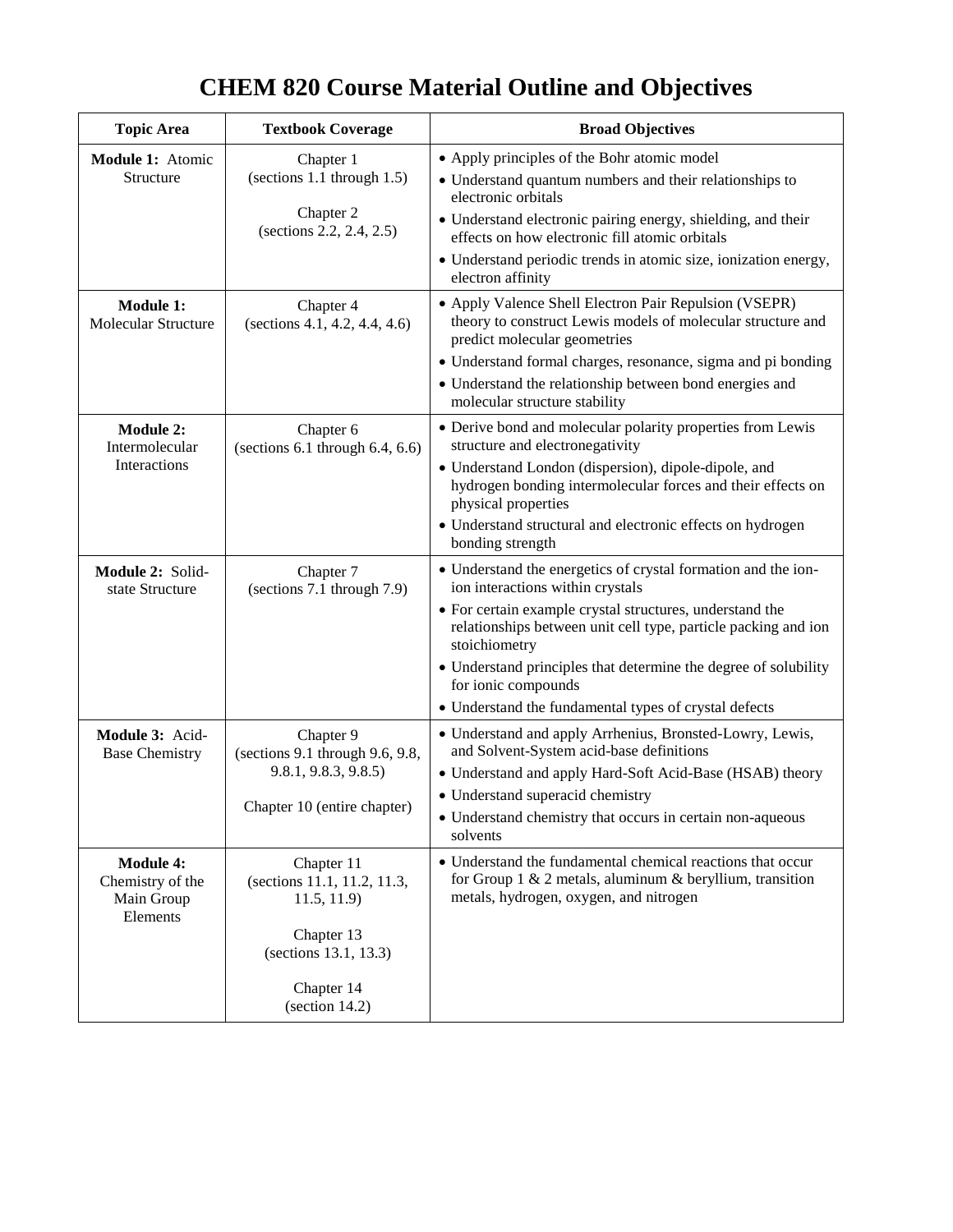## **CHEM 820 (Spring 2017) Deadline Summary**

| <b>Date</b>             | <b>Event</b>                                            |  |
|-------------------------|---------------------------------------------------------|--|
| Friday, January 20      | Term Project Part 1 Discussion Board post (level 1) due |  |
| Friday, January 27      | Term Project Part 1 Discussion Board post (level 2) due |  |
| <b>February 1-8</b>     | <b>Exam #1 access window</b>                            |  |
| Friday, February 3      | Term Project Part 1 Discussion Board post (level 3) due |  |
| Friday, February 17     | Term Project Part 2 Discussion Board post (level 1) due |  |
| Friday, February 24     | Term Project Part 2 Discussion Board post (level 2) due |  |
| March 1-8               | <b>Exam #2 access window</b>                            |  |
| Friday, March 3         | Term Project Part 2 Discussion Board post (level 3) due |  |
| Friday, March 17        | Term Project Part 3 Discussion Board post (level 1) due |  |
| March 29-April 5        | Exam #3 access window                                   |  |
| Friday, March 31        | Term Project Part 3 Discussion Board post (level 2) due |  |
| Friday, April 7         | Term Project Part 3 Discussion Board post (level 3) due |  |
| Monday, April 17        | Term Project Part 4 (Final Product Phase 1) due         |  |
| <b>April 19-26</b>      | Exam #4 access window                                   |  |
| <b>Wednesday, May 3</b> | Term project Part 5 (Final Product Phase 2) due         |  |

**Exam time windows begin at 8:00 a.m. CT on the first day and end at 11:00 p.m. CT on the last day. Other deadlines are at 5:00 p.m. CT unless otherwise noted.**

**NOTE: For each module, homework problem deadlines are when you access that exam. Allow 48 hours (counting business days only) for feedback.**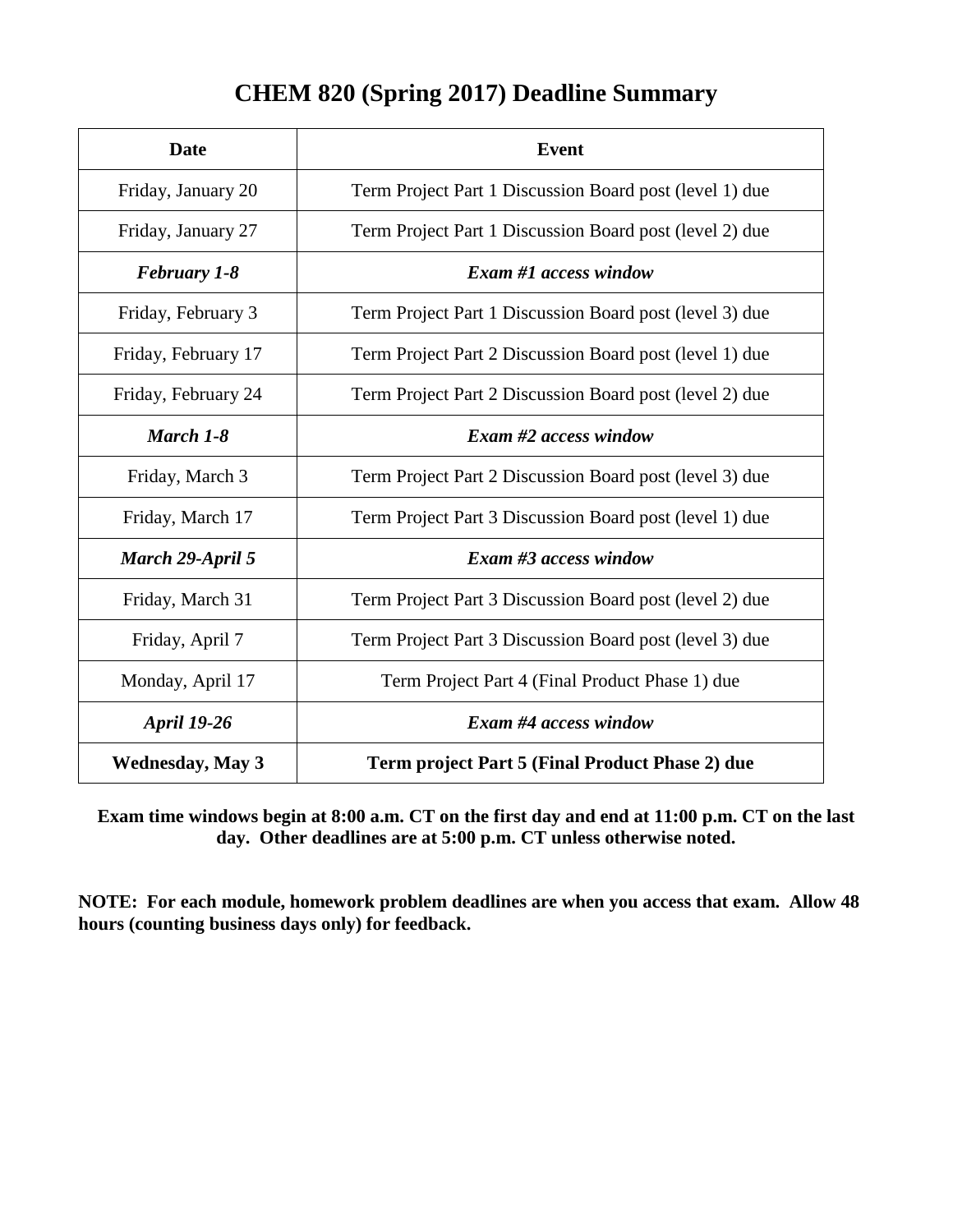# **CHEM 820 Term Project – Spring 2017**

### **Incorporating Higher-level Chemistry into Grade 6-12 Courses: Use of language adjustments and judicious assumption selections**

In chemistry and related sciences, exciting developments seem to be appearing at an exponential rate – literally, see [Moore's Law.](http://en.wikipedia.org/wiki/Moore%27s_law) For the educator, there are more ways than ever to motivate students about science, but how can we bring in some of these higher-level concepts to give students a better understanding of these developments and create a stronger link between cutting-edge science and the fundamentals that are critical as a foundation for future science studies or just being a scientifically literate citizen?

In this term project, you will explore and develop enhancements that could bring such higher-level material into your classes using language adjustment and judicious assumption selections. This idea is discussed in a TEDx talk by Tyler DeWitt, a PhD student in microbiology at MIT who has taught high school biology and chemistry. He has formal curriculum development experience with the state of Florida and he has an extensive set of YouTube chemistry topic lectures that are very popular.

#### **Tyler DeWitt biography:** [tylerdewitt.org](http://tylerdewitt.org/) **Tyler DeWitt YouTube page:** [youtube/tdewitt451](https://www.youtube.com/user/tdewitt451)

The project will consist of a series of discussion board exercises followed by the development of a final product in which you will demonstrate the enhancement of a topic lesson through the principles described above and the use of or inspiration from CHEM 820 material. *This term project will constitute 25% of your course grade and be broken down as follows:*

**Part 1 – Discussion Board Exercise #1 (The Tyler DeWitt approach: General Impressions).** View Tyler DeWitt's TEDx talk – click  $HERE$  to access it – and submit discussion board posts according to the following guidelines:

- *Level 1 (5 pts)* In at least 200 words, describe your overall impression of the TED<sub>x</sub> talk and incorporate your thoughts on the following questions: Do you see Mr. DeWitt's approach as something that would enhance or detract from (or both) from the learning in the classes you teach (they do not have to be chemistry)? Would rigor be sacrificed? If so, to what extent and is the cost worth it for enhanced learning and interest? If not, is this a way higher-level topics could be introduced?
- *Level 2 (5 pts)* You will be assigned to respond to two other students' Level 1 posts from the following angle: With Mr. DeWitt's approach, what challenges would need to be overcome in order for there to be greater student learning? (These challenges could pertain to material coverage, local/state/federal standards, available class time, facilities, or other factors.)
- *Level 3 (5 pts)* Respond to the Level 2 posts about your Level 1 post. Refine your answers to the Level 1 questions taking the Level 2 posts into account.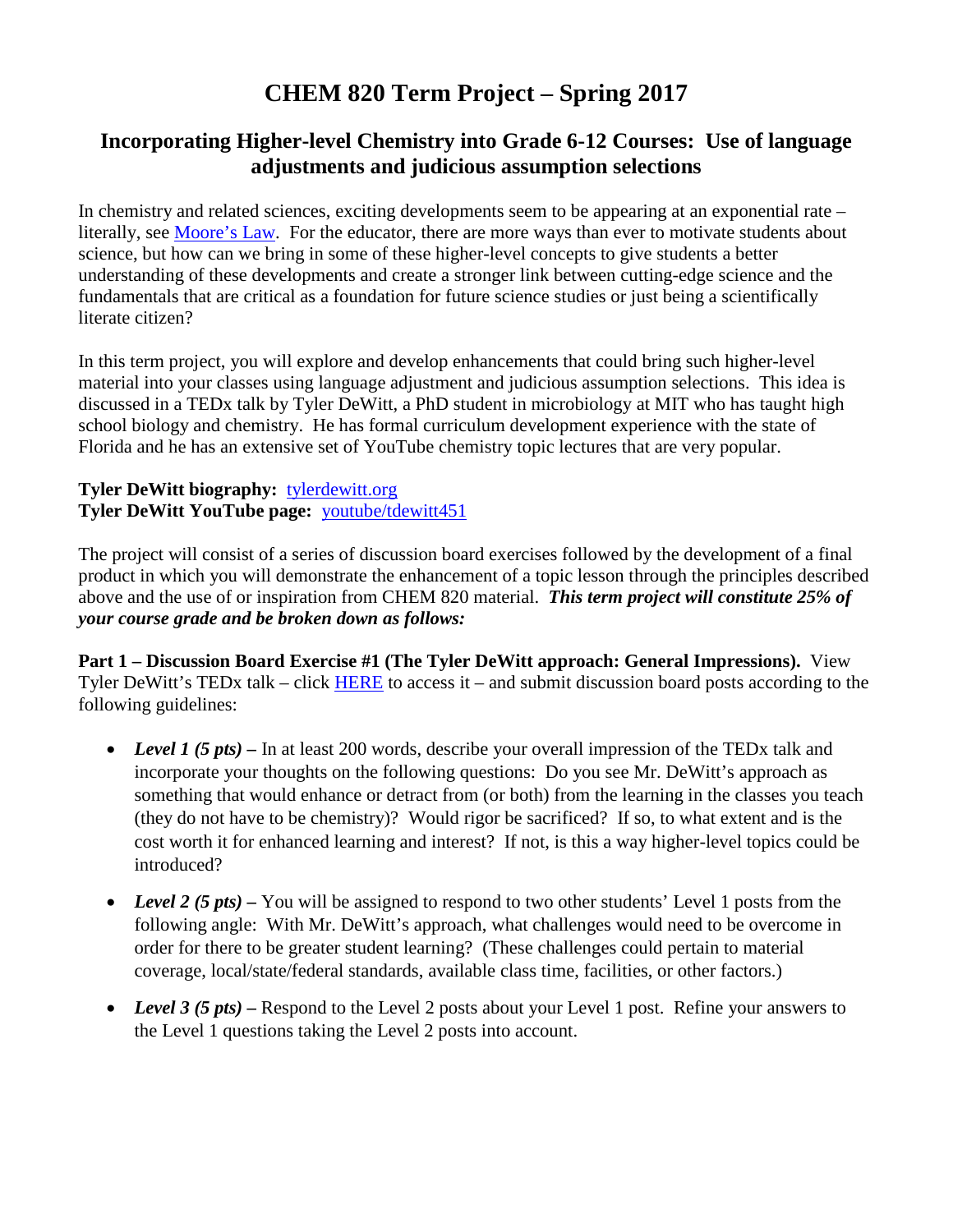**Part 2 – Discussion Board Exercise #2 (The Tyler DeWitt approach applied to a specific topic).** Submit discussion board posts according to the following guidelines.

- *Level 1 (5 pts)* Describe a topic in <u>any</u> math or science class that you teach (it doesn't have to be chemistry) that you feel you are unable to cover – or cover adequately – because the nature of that topic is too advanced or includes jargon that is too technical. Discuss why you feel it is important for students to learn about that topic in greater detail.
- *Level 2 (5 pts)* You will be assigned to respond to two other students' Level 1 posts. Make at least one suggestion that the original poster could take to bring that topic (or greater detail) into his or her class.
- *Level 3 (5 pts)* Respond to the Level 2 posts about your Level 1 post and discuss how you could bring this topic (or a deeper coverage of it) into your course.

**Part 3 – Discussion Board Exercise #3 (Final product ideas).** Now it's time to start working on the final product. First, choose your class to focus on. If you teach more than one subject, use the following priority: 1) Chemistry; 2) Physical or Earth Science (HS or MS); 3) Biology (HS or MS); 4) Physics; 5) Math (HS or MS). Submit discussion board posts according to the following guidelines.

- *Level 1 (5 pts)* State the class subject and level. Describe two possible class topics on which to base the final product. One of these topics must be something you already teach but you would like to cover in greater detail. The other topic must be something new and considered more advanced. Discuss why you believe these enhancements would be beneficial for students and describe the specific CHEM 820 material that would apply. (NOTE: If you teach outside of chemistry and physical science, the CHEM 820 material may serve as either applications to your topics or as inspirations (in their educational approach) for how you address your topics – in either case, the instructor will notify you if your CHEM 820 connection is not sufficient.)
- *Level 2 (5 pts)* You will be assigned to respond to two other students' Level 1 posts. For each proposed topic, offer at least one suggestion that the original poster could take to bring that topic (or greater detail) into his or her class. Also, point out at least one challenge that may need to be overcome in the process.
- *Level 3 (5 pts)* Respond to the Level 2 posts about your Level 1 post. Choose the topic on which you will base your final product. Explain the reasoning behind that choice.